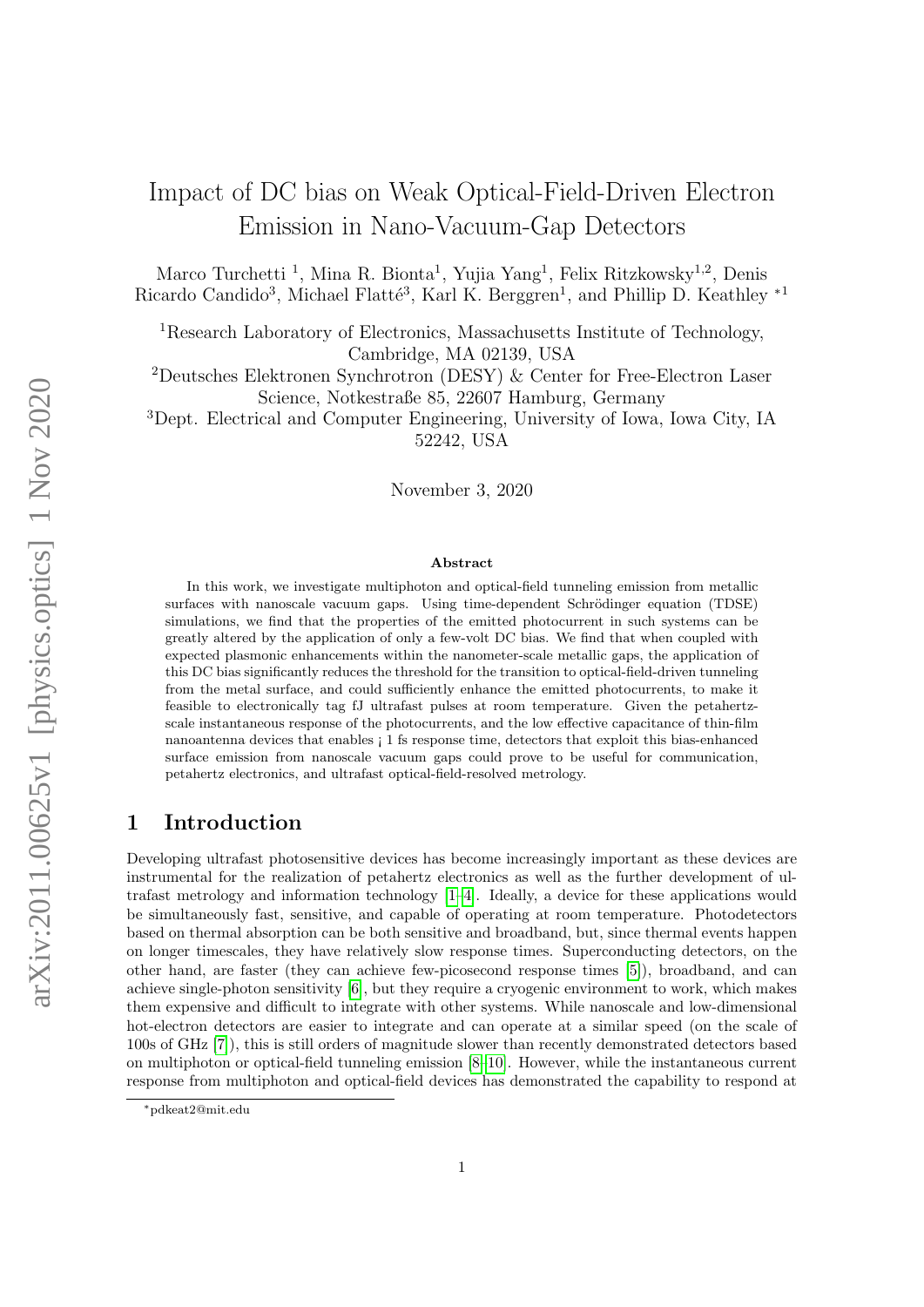petahertz-level frequencies, they also require strong fields ( $> 10 \text{ V nm}^{-1}$ ) and are less sensitive than many alternative photodetection schemes.

In this work, we theoretically investigate the impact of small DC bias voltages on the photoemission properties of surface-enhanced multiphoton and optical-field emission from broadly tunable photodetectors having nanometer-scale vacuum channels [\[4,](#page-8-1) [8,](#page-9-0) [11\]](#page-9-2). In particular, we analyze how the additional DC bias can enable entry into the petahertz regime at reduced incident optical field strengths, while simultaneously improving detection efficiency. With adequate detection efficiency improvements, such detectors could provide a photodetection scheme capable of operating in ambient conditions that is simultaneously sensitive, ultrafast [\[10\]](#page-9-1), compact, and easy to incorporate into integrated photonics platforms.

### <span id="page-1-0"></span>2 Biased Nanoantenna Photodetector Concept



Figure 1: (a) Schematic of the device. A bias is applied in between the emitter (yellow) and the collector (red) of the nanoantenna while an optical pulse impinges on the device perturbing the field emission. (b) Emission mechanism with or without a bias applied between the emitter and collector (d being the gap between the two), showing how the presence of a bias bends the barrier which makes the emission more sensitive to an external optical field. In the schematic, the Fermi energy  $E_F$ , the barrier potential  $V_b$ , the work function  $\phi$  and the bound energy state of the emitted electron with respect to the vacuum level  $W_o$  are also highlighted.

In Fig. [1a](#page-1-0), we present a schematic of one possible configuration for a nano-vacuum gap optical detector, a plasmonic bowtie nanoantenna sitting on an insulating substrate. The antenna is comprised of an emitter and a collector electrodes, with a nano-vacuum gap on the order of few to tens of nanometers in between (the materials do not necessarily differ and the coloring is simply for visualization). The two electrodes can be comprised in a bowtie configuration where two tips face each other as in the schematic, in a diode configuration where the collector is flat and is adjacent to a tip, or in a slot-waveguide configuration that supports traveling waves that travel within the gap. The latter case may be preferred in cases where large effective surface areas are desired for increased signal generation. In all cases, when the gap is very small, the preferential emission direction is dictated by the applied bias [\[12\]](#page-9-3). The emitter would ideally be fabricated from a plasmonic material, such as gold, enabling large optical field enhancements. For a gold bowtie nanoantenna configuration with an emitter-collector gap of 10 nm, we calculate optical-field enhancements on the order of  $100 \times$ , which is consistent with what has been simulated and observed in similar devices  $[4, 11, 13]$  $[4, 11, 13]$  $[4, 11, 13]$ . The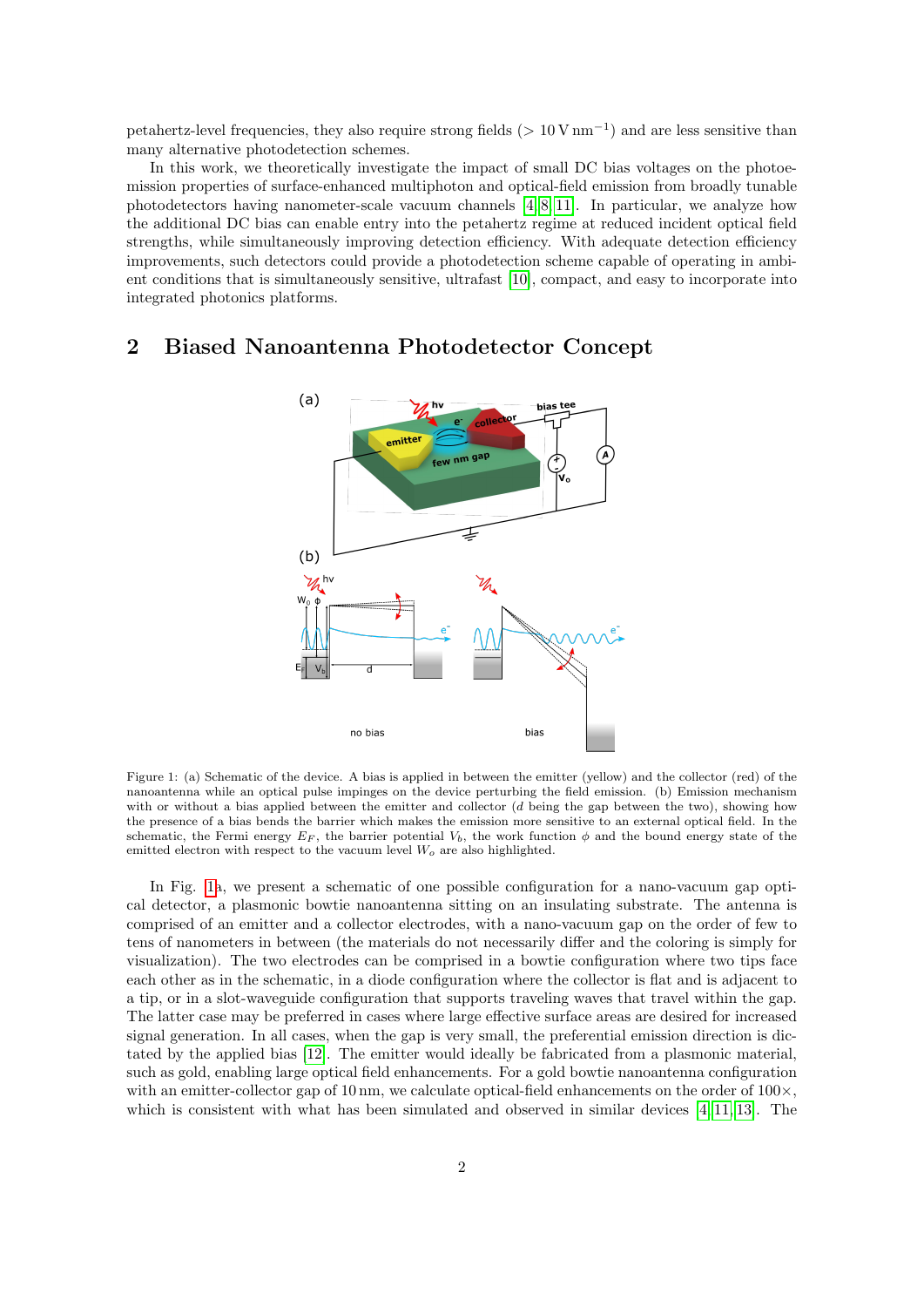emitter and collector are connected to an external readout circuit via a nanowire, that with proper placement does not impact the field enhancement at the metal surface [\[4\]](#page-8-1). When bias voltages of just a few volts are applied to the device, fields on the order of and exceeding 1 GV m−<sup>1</sup> are achieved at the metal surface in the gap region, dramatically modifying the potential barrier of the surface electrons and nearly interacting with the bound electronic states at the surface.

The potential profile along the length of the device when in a biased and unbiased state is sketched in Fig. [1b](#page-1-0). When unbiased, the bound electronic state on the emitter side has a vanishingly low probability of tunneling through the nano-vacuum gap. The effect of a weak infrared pulse is just that of small modulation of the barrier, which has a limited effect in modifying the emission probability (Fig. [1b](#page-1-0) dashed potential). Of course, a higher energy ultraviolet photon could excite an electron in the material to an energy state above the barrier for photoemission, but for the sake of this work we are only considering emission from longer wavelengths in the near- to midinfrared where multiple photons would have to be absorbed to excite the electron to a state above the barrier. In contrast to the unbiased configuration, under a high bias, the barrier is bent by the applied potential and the tunneling probability increases exponentially. Thus, by placing a high bias on the collector, even a mild modulation of the barrier due to external alternating optical fields could lead to detectable tunneling photocurrents. Furthermore, by tuning the structure's size and geometry, the wiggling of the potential at the surface can be greatly amplified due to localized resonances. Together, these two effects make the device highly sensitive to any electromagnetic fields oscillating at the emitter's resonant frequency. Unlike conventional photodetection where the photoelectron-conversion probability depends on material band-structures that are difficult to engineer, field-emission depends primarily on the peak surface field strength at the surface and material work function. This distinction means that by tuning the material geometry, it is possible to tune the operating bandwidth of such photodetectors from visible radiation through to the infrared and even into the terahertz range. While the focus of this work is to study the impact of the bias on the photoemission properties we limit our investigation to a single central wavelength in the near infrared (IR). However, this detection scheme could also have a strong impact in the mid-IR [\[11\]](#page-9-2) where there is a scarcity of competing technologies.

Due to the high non-linearity of cold-field electron tunneling with respect to the local field outside a material surface, we find that applying a small DC bias between the anode and cathode of the nanoantennas can dramatically increase the probability of emission of a photoelectron from the surface for weak incident optical field strengths (see below where we show a predicted increase of more than 3 orders of magnitude for incident optical field strengths on the order of  $\left[10^{-4} - 10^{1}\right]$ V nm<sup>−</sup><sup>1</sup> ). Previous studies have investigated the effect of superimposed electric fields from optical and low-frequency electrical sources in different regimes and length scales [\[11,](#page-9-2)[12,](#page-9-3)[14\]](#page-9-5). However, in this work, we investigate the effect of such a combination of optical and DC bias fields at the nanoscale in the weak-field (sub 10 V nm<sup>−</sup><sup>1</sup> ) ultrafast (sub 100 fs) regime, which has received increasing attention in recent years given the rapid development of nanometer-scale fabrication processes and compact ultrafast optical sources [\[1,](#page-8-0) [15–](#page-9-6)[17\]](#page-9-7).

Taking advantage of the nanoscale gaps between the nanoantenna electrodes is crucial for highspeed weak field operation because the nanofabricated sharp tips can provides enhancement of both the DC and optical field and the nanogap allows for ultrafast operation. Subcycle response times of the instantaneous surface current have already been observed with similar structures in Refs. [\[4,](#page-8-1) [8,](#page-9-0) [12,](#page-9-3) [18\]](#page-9-8), and the traveling time of the electrons in the gap is on the order of a femtosecond or less. [\[10,](#page-9-1) [19\]](#page-9-9). We calculate that nanoantenna vacuum-gap photodetectors like those used in Ref. [\[4\]](#page-8-1) have an effictive capacitance of  $\sim 10$  aF. When combined with the few- $\Omega$ -level resistances of typical antenna structures and connecting wires, this yields a time constant of one unit cell of the device of  $RC < 1$  fs. We will show that in the few-nm-gap regime, the application of a few-volt DC bias could enable sufficient detection efficiencies to sense fJ-level near-infrared pulses at room temperature. The ability to detect weak optical pulses with such simple, broadband, and highspeed devices would constitute an invaluable contribution to the development of modern ultrafast photodetector technology for applications such as carrier-envelope phase (CEP) detection [\[4\]](#page-8-1), lidar [\[20\]](#page-9-10), and petahertz-scale optical field sampling [\[21\]](#page-9-11).

In the following sections, we describe the time-dependent Schrodinger equation (TDSE) sim-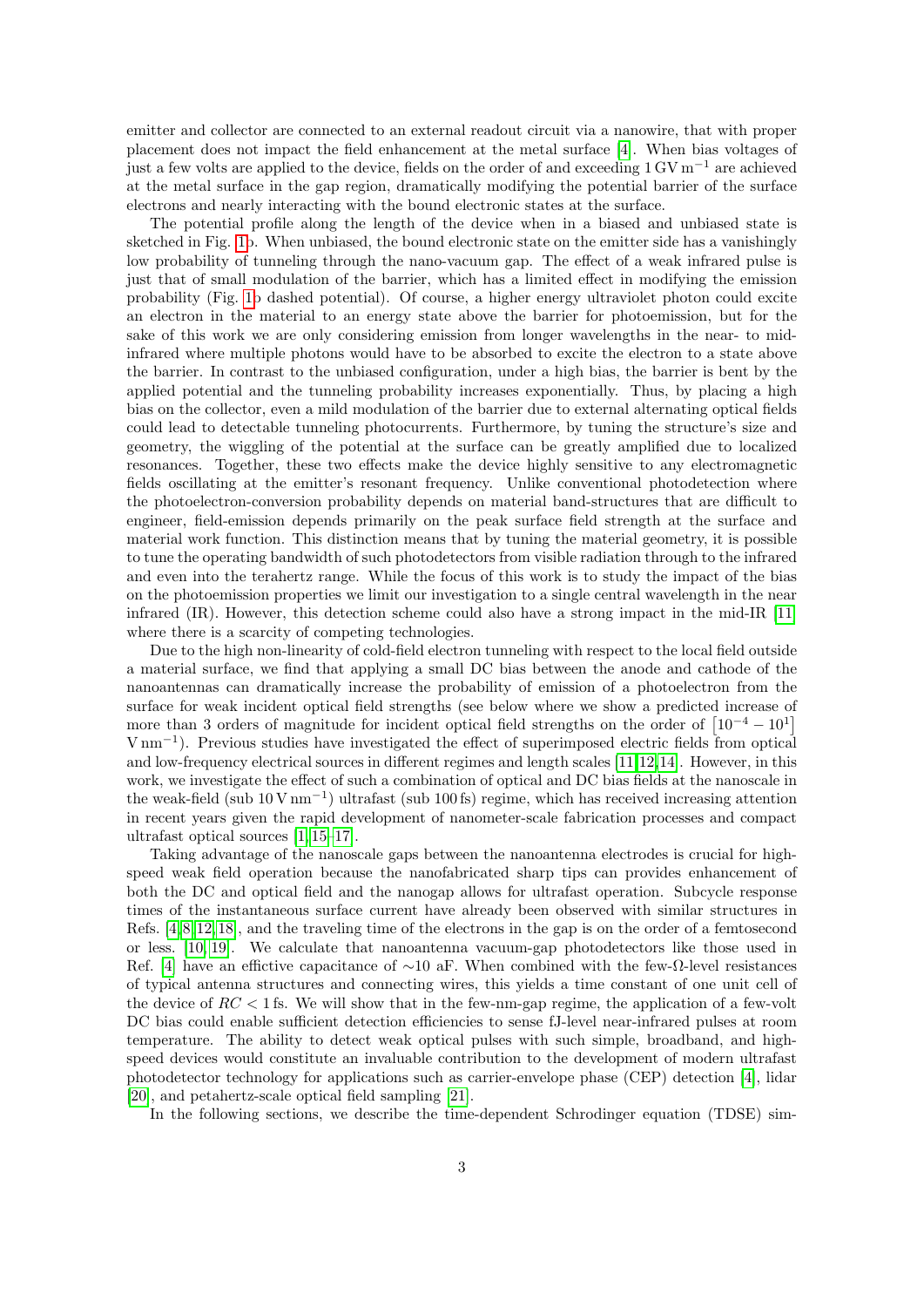ulations used to model the bias-enhanced photoemission process and our simulation results. In particular, we focus on the impact of high and low static electric fields on the evolution of the wavefunction in the nanoscale gap when excited by ultrafast optical pulses, as well as the dependence of the induced photocurrent with respect to both the optical and static field strengths. Finally, we analyze the impact of the material work function before discussing our results and potential applications.

# 3 Bias-Enhanced Photoemission Model

In this section we discuss the model we used to simulate the bias-enhanced photoemission mechanism described in the previous section. First, we approximated the free space photon field as:

$$
E_{\rm o}(t) = E_{\rm o} \ e^{-\frac{2\log(2)t^2}{\tau^2}} \cos(\omega t + \phi_{\rm CE}),\tag{1}
$$

where  $E_0$  is the peak field,  $\tau$  is the full width half maximum (FWHM) of the pulse,  $\omega$  is the frequency and  $\phi_{\text{CE}}$  is the phase. When an optical pulse interacts with the nanoantenna structure, it can excite a surface plasmon which confines the optical field, therefore enhancing it close to each tip (in the gap region between the emitter and collector).

In the case of a nano-vacuum gap detector, with one electrode at  $x = 0$  and one at  $x = d$ , the electric field can be written as:

$$
E(x,t) = FE_o(t) \left( e^{-\frac{x}{L}} + e^{\frac{x-d}{L}} \right),\tag{2}
$$

where  $F$  is the field enhancement factor (polarization dependent) at the surface and  $L$  is the enhancement decay length, which is typically of the order of 15 nm. Therefore the time-dependent potential energy of an electron with charge  $q$  is:

$$
U(x,t) = \int qE(x,t)dx = -qFE_0(t)L\left(e^{-\frac{x}{L}} - e^{\frac{x-d}{L}}\right) + C = -qFE_0(t)2L\sinh\left(\frac{x-d/2}{L}\right) + C.
$$
 (3)

For gaps  $d \ll L$  and evaluating the arbitrary constant C so that  $U(0, t) = 0$ , this can be approximated as:

$$
U(x,t) \approx -qF'E_o(t)x,\tag{4}
$$

where  $F' = 2e^{-\frac{d}{2L}}F \approx 2F$  is the field enhancement of the whole nano-vacuum gap detector. Putting this all together, in the biased and illuminated condition we can write the potential energy of the entire structure as

$$
U(x,t) = \begin{cases} -qV_{\rm b} & \text{if } x < 0\\ +q\left(\frac{V_{\rm o}}{d} - F'E_{\rm o}(t)\right)x & \text{if } 0 < x < d\\ -qV_{\rm b} + qV_{\rm o} - qF'E_{\rm o}(t)d & \text{if } x > d, \end{cases}
$$

where  $V<sub>b</sub>$  is the barrier at the interface between the material and vacuum, and  $V<sub>o</sub>$  is the DC bias.

In order to properly account for the total emitted current from the structure, we need to consider emission from the entire ground state electron population. Since we consider metallic emitters here, we integrated the emission from initial bound energy states  $W_0$ , populated according to the Fermi distribution. We also considered the Fermi energy  $E_F$  to have an energy difference with respect to the vacuum level equal to the work function  $\phi$ . In this framework the kinetic energy of the electrons of a specific bound state is  $V_b - W_o$ . We followed a method similar to that used in Refs. [\[22,](#page-9-12) [23\]](#page-9-13) to estimate cold field emission from static and optical fields, employing a custom TDSE solver, using discrete transparent boundary conditions [\[24\]](#page-10-0). Once solved for the wavefunction  $\psi$ , the transmission coefficient is evaluated as the ratio  $\Gamma$  between the transmitted and incoming probability currents,  $j_{\text{trans}}$  and  $j_{\text{inc}}$  respectively. The following equations are in atomic units.

$$
\Gamma(W_{\rm o}) = \frac{j_{\rm trans}}{j_{\rm inc}} = \frac{\mathbb{I}_{\rm m}\left(\psi^* \frac{\mathrm{d}\psi}{\mathrm{d}x}\right)}{\sqrt{2(V_{\rm b} - W_{\rm o})}}.\tag{5}
$$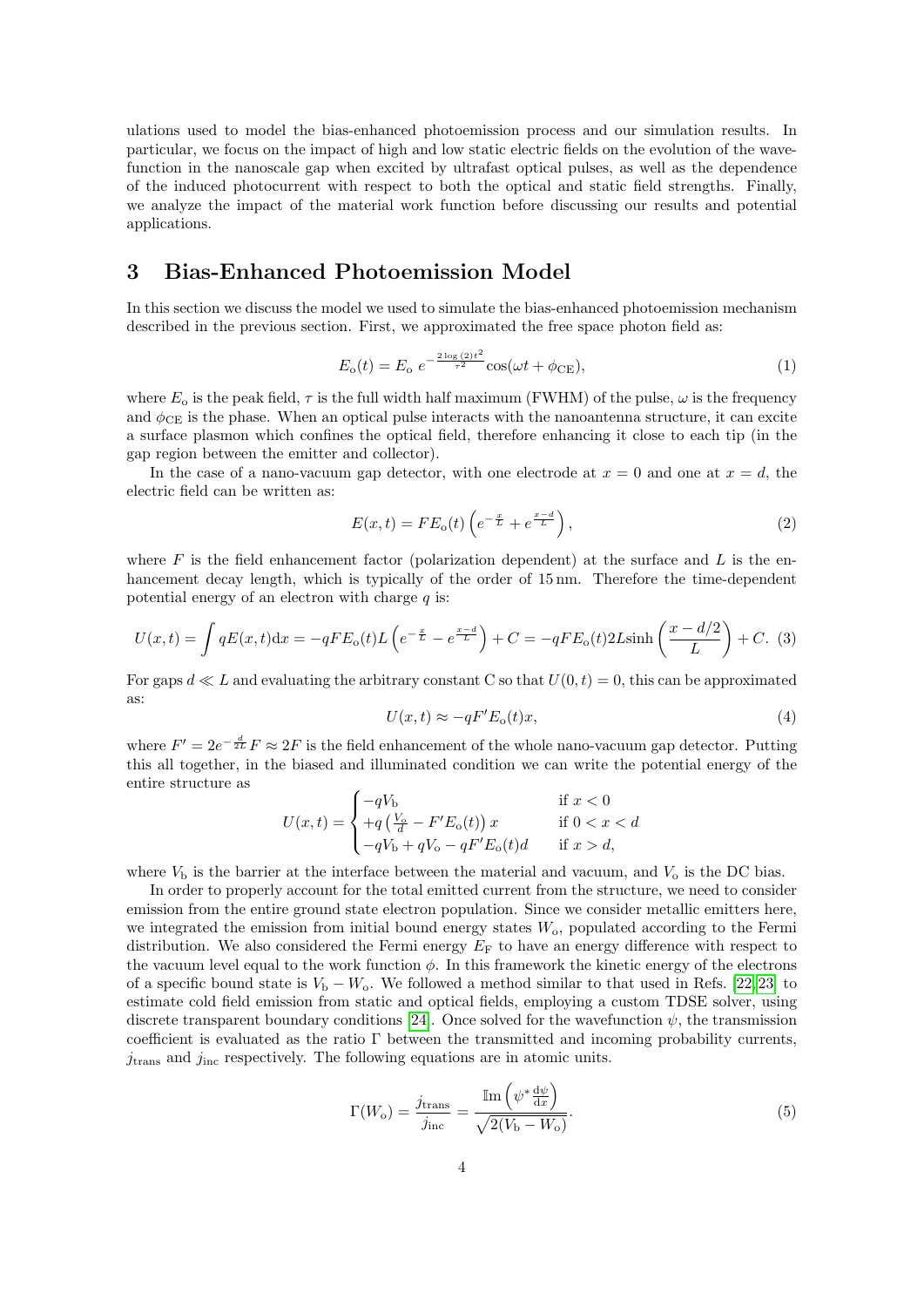The total charge density emitted in the time interval  $[t_0, t_1]$  can then be calculated as:

$$
Q = \int_{t_0}^{t_1} dt \int_0^{V_\mathrm{b}} dW_\mathrm{o} \cdot N(W_\mathrm{o}) \cdot \Gamma(W_\mathrm{o}), \tag{6}
$$

where  $N(W_0) = k_B T/(2\pi^2) \ln\{1 + \exp[(E_F + W_0 - V_b)/(k_B T)]\}$  is the incoming charge supply distribution for each ground state energy.

While the ambient device temperature is considered in determining the initial state electron distribution, we note that we have ignored optically-induced thermal effects. This is reasonable since prior experimental work has shown that such optically-induced thermal effects play a negligible role in the device emission even for the case of much stronger optical fields when similar nanoantenna emitters are excited with ultrafast optical pulses  $[4, 18, 25, 26]$  $[4, 18, 25, 26]$  $[4, 18, 25, 26]$  $[4, 18, 25, 26]$ .

We also note that we have considered alterations to this simplified potential model due to spacecharge reshaping of the barrier and field-penetration into the emitter. Our photocurrent simulation results when incorporating these effects indicate that they do not impact the primary conclusions of this work, so are not discussed explicitly in this manuscript for the sake of clarity. In general, the impact of space charge is similar to that experienced by a slight alteration of the effective work function. Field penetration is rather weak for metals (for example, due to the large magnitude of the material's permittivity, the field strength inside gold is roughly  $42\times$  weaker than the surface field at  $1 \mu m$ ), and when incorporated only leads to a slight alteration in the power scaling slope for large optical field strengths.

## 4 Simulation Results

We started by simulating a metallic structure with a 5 nm gap, using the model described in the previous section, imposing a work function of 4 eV. We assume Fermi-Dirac statistics in the metallic electrodes and a potential profile as in Fig. [1b](#page-1-0). The fabrication of nanostructures with comparable features has been reported in the literature using a lift-off based patterning processes [\[8,](#page-9-0)[9,](#page-9-14)[18\]](#page-9-8), where the size of the nanostructures can be adjusted to provide field enhancements on the order of  $100 \times$ when a plasmonic material such as gold is employed according to our own electromagnetic modeling. This enhancement is in line with recent experimental observations for similar structures [\[13,](#page-9-4)[27\]](#page-10-3). We perturbed the system with an external optical field waveform assuming a central wavelength of  $\lambda = 1$ <sup>um</sup> and a pulse duration of 30 fs FWHM. The peak field strength used was  $10^{-2}$  V nm<sup>-1</sup>. It is worth noting that if the field enhancement of the structure were to be indeed  $100 \times$ , we would obtain this field strength with an applied field of  $10^{-4}$  V nm<sup>-1</sup>.

In Fig. [2](#page-5-0) a,b the result of this simulation is plotted. In particular, we show the wavefunction evolution under the potential barrier inside the gap region for two different bias conditions: 1 V and 5 V. This plot shows only the wavefunction of the electrons emitted from the emitter to the collector. The smaller and opposite contribution to the current due to the electrons emitted from the collector to the emitter is also taken into account but not shown here. For the case of a 1 V bias, the applied bias is not sufficient to bend the barrier enough to significantly enhance the photoemission and the photocurrent signature is very weak. One can also see that a non-negligible amount of the wavefunction is reflected back and forth within the barrier. On the other hand, for a bias of 5 V, one can clearly see a sub-optical-cycle modulation of the wavefunction and the probability amplitude of the wavefunction is more than 3 orders of magnitude higher than in the 1 V case (the scale of the plot is  $3000\times$  higher). This sub-cycle modulation is a signature of the optical field enhanced tunneling through the barrier. Therefore, from 1 V to 5 V bias, the system transition from envelope to subcycle emission. Moreover, the amplitude of the tunneled wavefunction in the 5 V case is more than 3 orders of magnitude higher than for the 1 V case, as can be clearly seen from the plot scales.

A semi-periodic wavefunction modulation in time translates to frequency-domain peaks in the wavefunction that are integer multiples of the optical frequency, and thus in the photoelectron energy spectrum we observe photoemission peaks at multiples of the photon energy (the so-called above-threshold photoemission peaks [\[28\]](#page-10-4)) as shown in Fig. [2c](#page-5-0), where the emitted electron energy is taken with respect to the initial Fermi level  $E_F$  and after removing the bias level. In fact for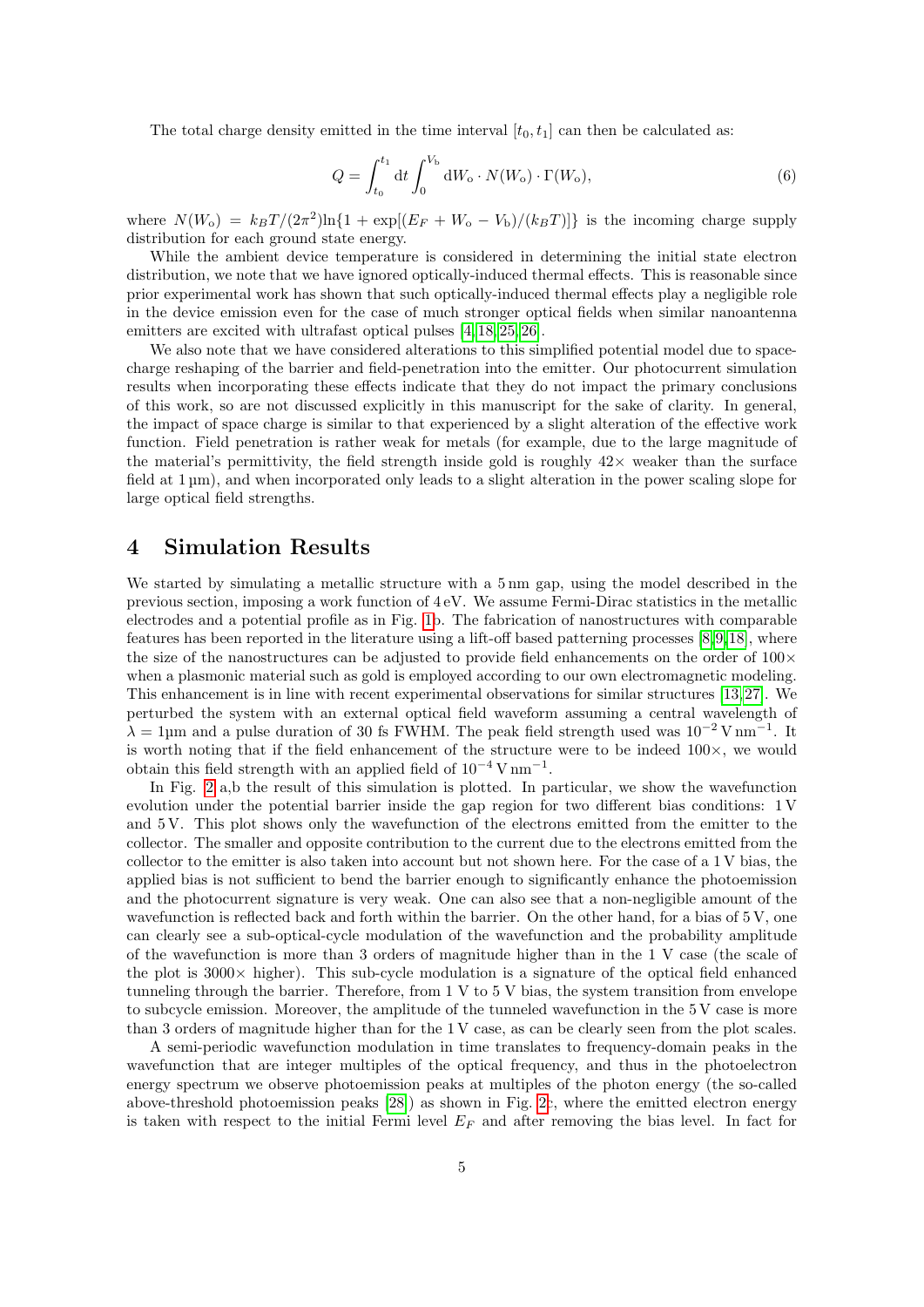<span id="page-5-0"></span>

Figure 2: (a-b) Evolution of the right propagating wavefunction inside the structure in a condition of (a) low (1 V) and (b) high (5 V) bias. The optical field used in these simulation was  $10^{-2}$  V nm<sup>-1</sup>. The position of the emitter, gap/barrier, and collector are also highlighted on top of the graphs. The high bias case exhibits a probability of more than 3 orders of magnitude higher of emitting photoelectrons, as can be seen from the color bar scale. Moreover, in the second case, the fingerprint of the optical pulse is clearly visible in the wavefunction modulation after the barrier. The insets show the wavefunction evolution 1 nm after the barrier. (c) The energy spectrum of the emitted electrons at the two bias conditions. The energy plotted is taken with respect to the initial Fermi level  $E_F$  and after removing the bias potential. In the low bias case, only 3-photon processes are possible which result in a single peak in the spectrum. In the high bias case 1-, 2-, and 3-photon processes are all possible. Also the 4-photon process peak starts to appear, which corresponds to the case of an electron that absorbs enough energy to go over the barrier without any tunneling. The 3 peaks are separated by 1.24 eV, consistent with the fact that the optical field is generated by 1 µm photons. The inset shows a cartoon representation of the emission process. (d) Dependence of the current density on the optical intensity I, showing that the low bias case (blue curve) follows a 3rd order power rule  $(I^3)$ , while the high bias case (red curve) follows a 2nd order power rule  $(I^2)$ . This is consistent with the highest peak in (c) being the one corresponding to a 3-photon and 2-photon process in the 1 V and 5 V bias cases respectively. (e) The energy spectrum of the emitted electrons due to optical pulses with a duration of 30 fs (red curve) and 10 fs (green curve).

a 1 V bias only 3 photon transitions are significant, explaining the single photoemission peak. On the other hand, for the case of the  $5V$  bias  $1-2-3-$  and 4-photon events are all possible, so we see multiple peaks in the energy spectrum, all spaced by  $\hbar\omega \approx 1.24 \text{ eV}$  apart from each other. This is also demonstrated in Fig. [2d](#page-5-0) when examining the power-law scaling of the photoemission for each biasing condition. Increasing the optical power, or equivalently increasing the peak optical field strength at the nanoantenna surface, increases the probability of extracting an electron. The intensity corresponding to the case portrayed in Fig. [2c](#page-5-0) is highlighted with solid dots. The two curves in Fig. [2d](#page-5-0) show the emission rate as a function of optical power for the two bias cases shown in Fig. [2a](#page-5-0) and b. The 1 V bias case shows a 3rd power dependence on incident optical power which is consistent with the fact that 3 photon transitions dominate. On the other hand, the 5 V bias case shows a 2nd power dependence indicating that a 2-photon transition process is the most probable. This is consistent with our observations in Fig. [2d](#page-5-0) where the 2 photon peak is more than one order of magnitude higher than the other photon transition peaks. The appearance of multiple peaks when increasing the DC bias suggests the onset of optical-field emission when the Keldysh parameter  $\gamma$  is still above unity. This would mean that an external bias can be used to lower the threshold between multiphoton and optical-field emission (or equivalently between weak-field and strong-field) to much lower fields. In fact, while this transition typically happens when  $\gamma$  < 1, which corresponds to  $E > 9$  V nm<sup>-1</sup>, with a bias of 5 V the system appears to be already in optical-field emission regime when  $E = 10^{-2}$  V nm<sup>-1</sup> or  $\gamma = 898$ .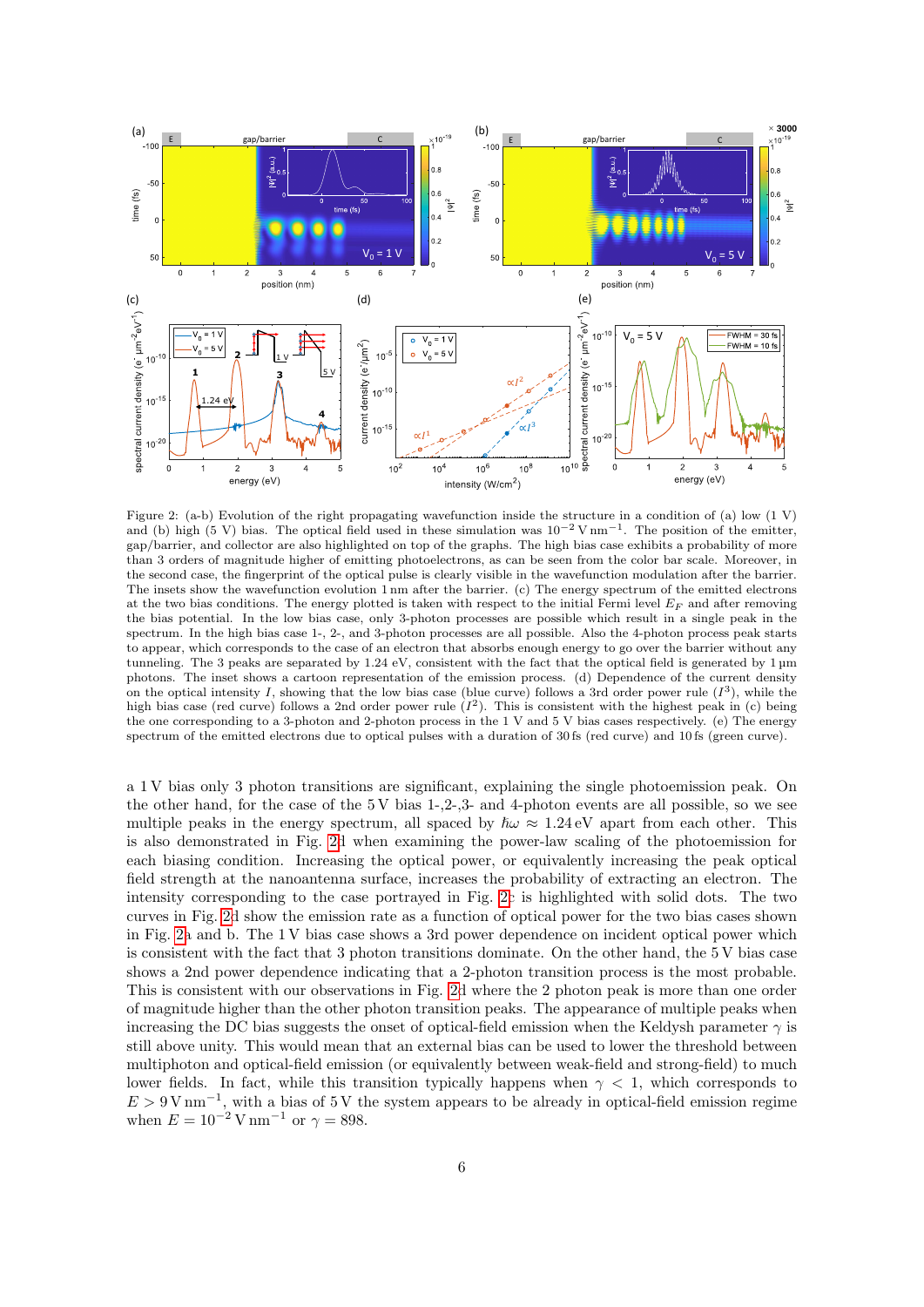It is also worth noting that when the pulse gets shorter its bandwidth is larger. This has a direct consequence on the width of the energy peaks. This can be seen in Fig. [2e](#page-5-0) where two pulses with the same peak power but different pulse duration (30 fs and 10 fs FWHM) are analyzed. We can clearly observe that the energy distribution of the electron emitted due to the 10 fs pulse is much wider. This effect could be exploited in a detection scheme that uses energy filtering.

Next, we evaluate how the photocurrent is influenced by the DC bias voltage (or, equivalently, the gap field) in more detail.

To differentiate between the photocurrent and current generated from tunneling induced by the DC gap field, we first simulated the current generated in the system in a steady-state condition at different DC gap field levels with no optical field. In particular, we considered static gap field strength between 0 and 4 V nm<sup>-1</sup>, which can be achieved by applying a bias of less than 20 V using a nanostructure with a 5 nm gap. We then performed the TDSE calculation starting from this initial steady-state with the static gap field applied, incorporating the optical field waveform as a time-dependent perturbation of the potential as shown in Fig. [1.](#page-1-0) To obtain the photocurrent, we subtracted the steady-state current from the total current after activating the optical pulse. We performed the same calculation sweeping the static field magnitude and then repeated the calculation for different optical peak fields with a pulse duration of 10 fs FWHM, ranging from  $1 \times 10^{-4}$  V nm<sup>-1</sup> to  $1 \times 10^{1}$  V nm<sup>-1</sup>. Fig. [3a](#page-6-0) shows the result of this simulation.

<span id="page-6-0"></span>

Figure 3: (a) Time-dependent Schrodinger equation (TDSE) simulation of the current density emitted for a 1µm pulse with 10 fs FWHM pulse duration and optical field ranging from  $10^{-4}$  V nm<sup>-1</sup> to  $10^{1}$  V nm<sup>-1</sup>, for different static fields. In this simulation, a work function of  $\phi = 4 \text{ eV}$  was assumed for the emitter and collector material. The total number of electrons extracted for 1 ns time window coming from the background emission due to the bias is shown with a dashed line. (b) TDSE simulation of the current density emitted for materials with work functions  $\phi$  ranging from 2 eV to 5 eV extracted in a 1 ns time window with an impinging optical pulse is shown by the solid lines. The fraction of these electrons due to the bias (dashed) and the photon (dotted) are also highlighted. Here the field peak strength was assumed to be  $1 \text{ V nm}^{-1}$ 

To provide context for the field strengths simulated and how they relate to incident pulse energy, one can think of the bottom curve (with incident optical field  $E = 1 \times 10^{-4} \text{ V nm}^{-1}$ ) in Fig. [3a](#page-6-0) (turquoise) as approximately corresponding to a single photon at 1 µm having a duration of 10 fs and focused down to a  $1 \mu m^2$  area with field enhancement of 1. This is the worst-case scenario since typical field enhancement values for gold nanoantennas with comparable gap sizes have been shown to range between 20 and 100 [\[4,](#page-8-1) [13,](#page-9-4) [27\]](#page-10-3). The upper limit for peak optical fields is  $E = 10 \,\mathrm{V \, nm}^{-1}$ , about the level at which the Keldysh parameter  $\gamma = 1$  and is borderline between weak and strong field emission.

One possible concern with this detection scheme is the need to differentiate photoelectron emission from the background DC field emission. While the photocurrent increases exponentially with bias voltage, so too does the tunneling current induced by the static field. The black dashed curve in Fig. [3a](#page-6-0) shows simulation results depicting the total number of electrons extracted during a 1 ns window, separating the effect of the DC bias and that of the incident optical pulse. This simula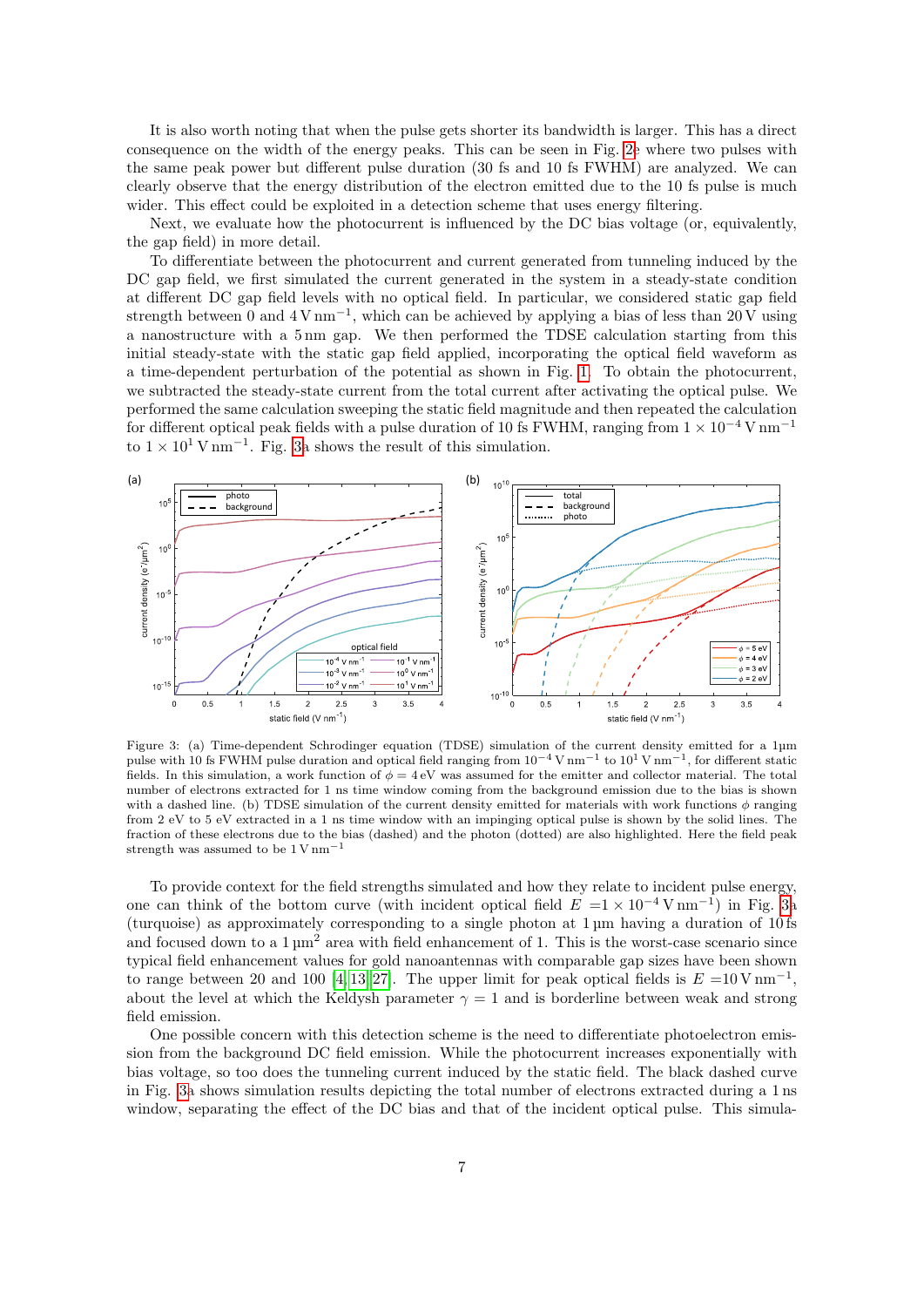tion shows that after a certain point the current extracted by the static field becomes much larger than the photocurrent. Therefore, assuming a detector having a 1 GHz rise time, the detection of a single-shot signal should be carried out in a region where the bias provides the maximum possible gain and the photocurrent is still distinguishable from the background. For instance, for the case of an optical field of  $F = 1 \times 10^{-1}$  V nm<sup>-1</sup> in Fig. [3a](#page-6-0), this operating region would be below 1.5 V nm<sup>-1</sup> of static field strength. A possible workaround that could be used in order to operate the detector at higher DC field levels would be to somehow implement an energy filter on the emitted electrons. As we saw in Fig. [2c](#page-5-0), the photoelectrons have a very specific energy fingerprint compared to those emitted by the static bias field. By only allowing the higher-energy photoelectrons to pass through to the detection electronics, they could be distinguished from those emitted by the static bias. Of course, in an application where the optical signal is repeated at a known frequency, lock-in detection techniques could be used to differentiate the photocurrent from the background DC current allowing for higher static bias fields to be used as well. However, the electron emission from the static bias will still contribute to the noise floor in this case.

In Fig. [3b](#page-6-0), we also study the influence of the material work function on the bias-enhanced photoemission. Simulations were performed for materials with different work functions  $\phi$ , ranging from 2 eV to 5 eV, as a function of the gap field. It is clear from the simulation that a low work function can provide a considerable advantage assuming everything else is equal. However, it should be considered that different materials result in different field enhancements. For example, while gold structures exhibit a larger work function of roughly 5.1 eV, they also provide very large optical field enhancements due to their plasmonic properties. Materials having much lower work functions can be engineered [\[29,](#page-10-5) [30\]](#page-10-6), but they are generally unstable and difficult to nanofabricate. Thus, the selection of an optimal material will require a trade off between achievable field enhancements and material work functions.

<span id="page-7-0"></span>

Figure 4: (a) Time-dependent Schrodinger equation (TDSE) simulations of the current density emitted for a 1µm pulse, a work function of  $\phi = 4$  eV, and a peak optical field strength of 1 V nm<sup>-1</sup>. The simulation was performed for different pulse duration ranging from  $FWHM = 10$  fs to 30 fs. The contributions to the photocurrent arising from the emitter to the collector (left-to-right, solid curves) and from the collector to the emitter (right-to-left, dashed curves), are plotted separately. (b). TDSE simulations of the current density emitted for different gap sizes ranging from  $d = 2 \text{ nm}$  to  $d = 10 \text{ nm}$ . The simulations are performed assuming a pulse with the same characteristics as in (a) and a duration of 10 fs .

In Fig. [4](#page-7-0) a and b we investigate the effect on the photocurrent of the ultrafast pulse duration and the gap size, respectively. In both cases, the peak optical field strength was kept constant at 1 V nm<sup>−</sup><sup>1</sup> . In the unbiased condition, there is nearly equal amounts of photocurrent excited from the emitter to the collector (left-to-right) and the collector to the emitter (right-to-left), which when combined result in almost zero net photocurrent. However, since the emission is ruled by a highly nonlinear process as a function of field strength, with sufficient bias the emission in the direction opposite to the preferential one set by the static field is strongly suppressed resulting in a rectified response to the optical field. As shown in Fig. [4a](#page-7-0), a static field of just 0.1 V nm<sup>−</sup><sup>1</sup> is already more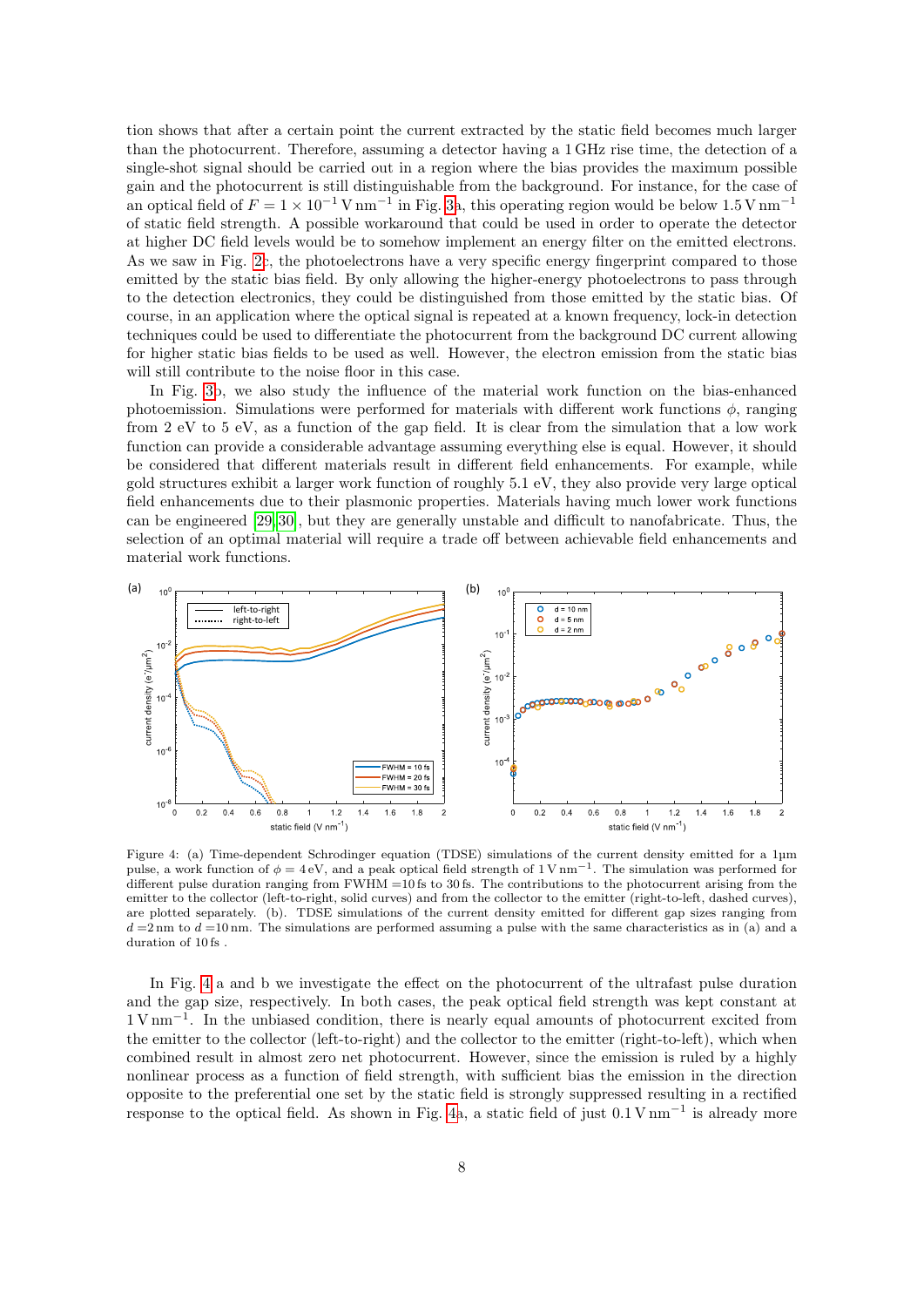than sufficient to achieve almost full rectification. Once rectified, the emitted photocurrent scales almost linearly with the number of optical cycles. We also note in Fig. [4b](#page-7-0) that once the gap size is smaller than the field enhancement decay length so that our approximations hold, it has almost no effect on the emitted current provided the static field is fixed. Of course, we note that obtaining the same bias field with a larger gap would require a larger potential.

# 5 Conclusion

We have investigated the impact of a DC voltage bias on photoemission from metallic surfaces surrounding few-nm vacuum gaps. Nanoscale vacuum gaps enable the application of very large static fields (beyond  $1 \text{ GV m}^{-1}$ ) with the application of only a few volts. Using TDSE simulations, we find that these static fields can have a dramatic impact on the photocurrent induced in the surfaces surrounding the gap. In particular, the application of a few-volt bias forced a transition in the system from a condition of envelope driven emission to a sub-cycle response to the external optical field. In fact, the bias appears to lower the threshold between multiphoton and optical-field emission. We showed that optical-field emission may occur in a weak-field condition, with a Keldish parameter of  $\gamma = 898$ , orders of magnitude higher than the typical requirement of  $\gamma \approx 1$  in the case of no additional DC bias. The bias also causes a dramatic enhancement in the photoemission yield in the weak-field regime, with a typical improvement of more than 3 orders of magnitude in the electron emission probability for incident optical field strengths on the order of  $\left[10^{-4} - 10^{1}\right]$  V nm<sup>-1</sup>. We also analyzed and discussed how using a material with a lower work function can benefit the sensitivity and the possible trade-offs with the field enhancement. The results highlighted by this work can have an important impact on better understanding of the emission mechanisms and in the design of future detectors for multiple applications, from petahertz electronics to lidar to ultrafast metrology.

# References

- <span id="page-8-0"></span>[1] Johannes Schötz, Zilong Wang, E Pisanty, M Lewenstein, Matthias F Kling, and MF Ciappina. Perspective on petahertz electronics and attosecond nanoscopy. ACS photonics, 6(12):3057– 3069, 2019.
- [2] Michael Krüger, Markus Schenk, Michael Förster, and Peter Hommelhoff. Attosecond physics in photoemission from a metal nanotip. Journal of Physics B: Atomic, Molecular and Optical Physics, 45(7):074006, 2012.
- [3] Agustin Schiffrin, Tim Paasch-Colberg, Nicholas Karpowicz, Vadym Apalkov, Daniel Gerster, Sascha M¨uhlbrandt, Michael Korbman, Joachim Reichert, Martin Schultze, Simon Holzner, et al. Optical-field-induced current in dielectrics. Nature, 493(7430):70–74, 2013.
- <span id="page-8-1"></span>[4] Yujia Yang, Marco Turchetti, Praful Vasireddy, William P Putnam, Oliver Karnbach, Alberto Nardi, Franz X Kärtner, Karl K Berggren, and Phillip D Keathley. Light phase detection with on-chip petahertz electronic networks. Nature communications, 11(1):1–11, 2020.
- <span id="page-8-2"></span>[5] Boris Korzh, Qing-Yuan Zhao, Jason P Allmaras, Simone Frasca, Travis M Autry, Eric A Bersin, Andrew D Beyer, Ryan M Briggs, Bruce Bumble, Marco Colangelo, et al. Demonstration of sub-3 ps temporal resolution with a superconducting nanowire single-photon detector. Nature Photonics, 14(4):250–255, 2020.
- <span id="page-8-3"></span>[6] GN Gol'Tsman, O Okunev, G Chulkova, A Lipatov, A Semenov, K Smirnov, B Voronov, A Dzardanov, C Williams, and Roman Sobolewski. Picosecond superconducting single-photon optical detector. Applied physics letters, 79(6):705–707, 2001.
- <span id="page-8-4"></span>[7] Jacek Gosciniak and Jacob B Khurgin. On-chip ultrafast plasmonic graphene hot electron bolometric photodetector. ACS Omega, 2020.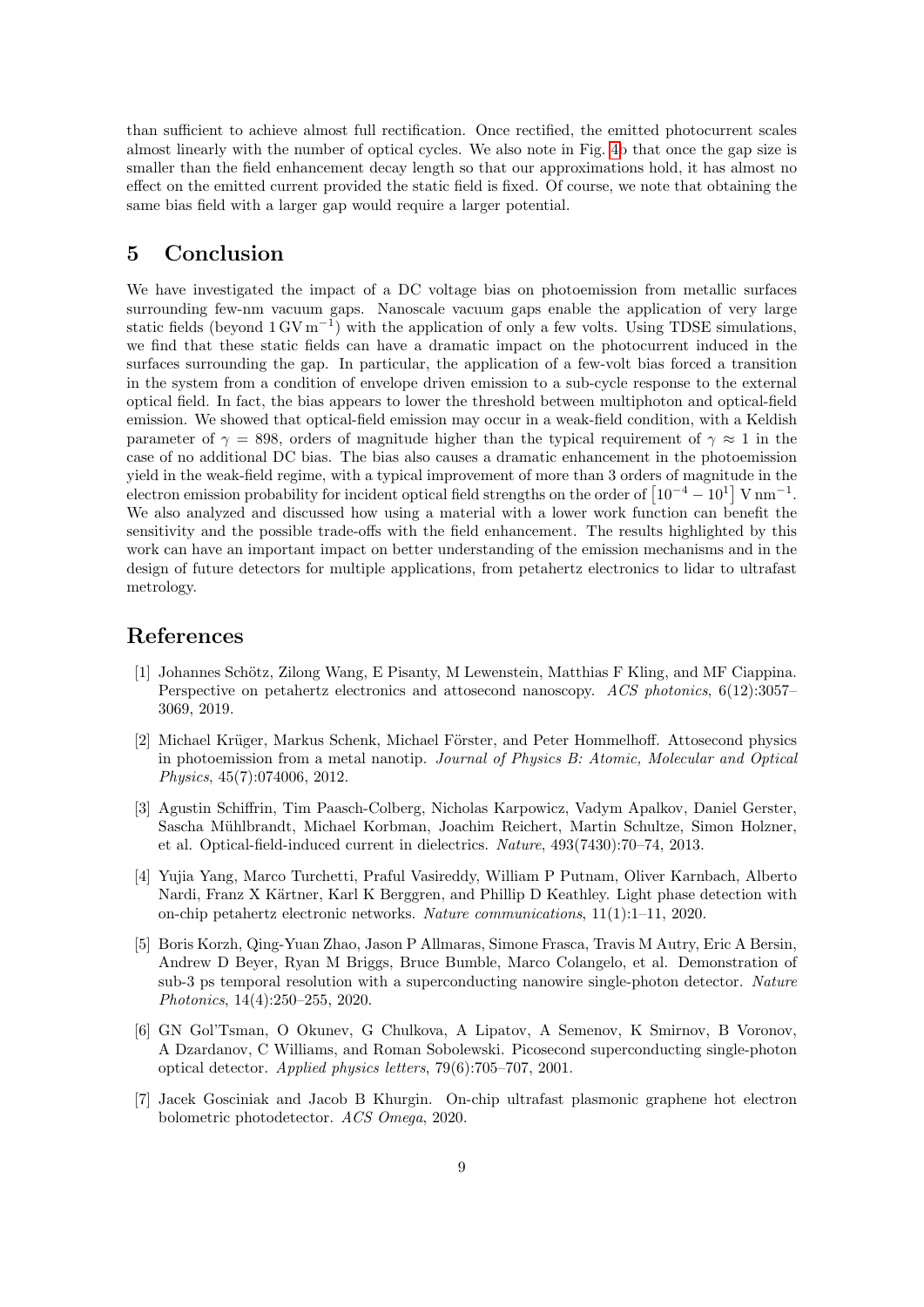- <span id="page-9-0"></span>[8] Tobias Rybka, Markus Ludwig, Michael F Schmalz, Vanessa Knittel, Daniele Brida, and Alfred Leitenstorfer. Sub-cycle optical phase control of nanotunnelling in the single-electron regime. Nature Photonics, 10(10):667, 2016.
- <span id="page-9-14"></span>[9] Philipp Zimmermann, Alexander Hotger, Noelia Fernandez, Anna Nolinder, Kai Muller, Jonathan J Finley, and Alexander W Holleitner. Toward plasmonic tunnel gaps for nanoscale photoemission currents by on-chip laser ablation. Nano letters, 19(2):1172–1178, 2019.
- <span id="page-9-1"></span>[10] Christoph Karnetzky, Philipp Zimmermann, Christopher Trummer, Carolina Duque Sierra, Martin Wörle, Reinhard Kienberger, and Alexander Holleitner. Towards femtosecond on-chip electronics based on plasmonic hot electron nano-emitters. Nature communications, 9(1):1–7, 2018.
- <span id="page-9-2"></span>[11] Shiva Piltan and Dan Sievenpiper. Plasmonic nano-arrays for enhanced photoemission and photodetection. JOSA B, 35(2):208–213, 2018.
- <span id="page-9-3"></span>[12] Markus Ludwig, Andrey K. Kazansky, Garikoitz Aguirregabiria, Dana Codruta Marinica, Matthias Falk, Alfred Leitenstorfer, Daniele Brida, Javier Aizpurua, and Andrei G. Borisov. Active control of ultrafast electron dynamics in plasmonic gaps using an applied bias. Phys. Rev. B, 101:241412, Jun 2020.
- <span id="page-9-4"></span>[13] Péter Rácz, Zsuzsanna Pápa, István Márton, Judit Budai, Piotr Wróbel, Tomasz Stefaniuk, Christine Prietl, Joachim R Krenn, and P´eter Dombi. Measurement of nanoplasmonic field enhancement with ultrafast photoemission. Nano Letters, 17(2):1181–1186, 2017.
- <span id="page-9-5"></span>[14] C. Ropers, D. R. Solli, C. P. Schulz, C. Lienau, and T. Elsaesser. Localized multiphoton emission of femtosecond electron pulses from metal nanotips. Phys. Rev. Lett., 98:043907, Jan 2007.
- <span id="page-9-6"></span>[15] Michael Krüger, Christoph Lemell, Georg Wachter, Joachim Burgdörfer, and Peter Hommelhoff. Attosecond physics phenomena at nanometric tips. Journal of Physics B: Atomic, Molecular and Optical Physics, 51(17):172001, 2018.
- [16] DJ Park and YH Ahn. Ultrashort field emission in metallic nanostructures and low-dimensional carbon materials. Advances in Physics: X, 5(1):1726207, 2020.
- <span id="page-9-7"></span>[17] Marcello F Ciappina, José A Pérez-Hernández, Alexandra S Landsman, William A Okell, Sergey Zherebtsov, Benjamin Förg, Johannes Schötz, Lennart Seiffert, Thomas Fennel, Tahir Shaaran, et al. Attosecond physics at the nanoscale. Reports on Progress in Physics, 80(5):054401, 2017.
- <span id="page-9-8"></span>[18] PD Keathley, WP Putnam, P Vasireddy, RG Hobbs, Y Yang, KK Berggren, and FX Kärtner. Vanishing carrier-envelope-phase-sensitive response in optical-field photoemission from plasmonic nanoantennas. Nature physics, 15(11):1128–1133, 2019.
- <span id="page-9-9"></span>[19] Jae Dong Lee, Youngjae Kim, and Chil-Min Kim. Model for petahertz optical memory based on a manipulation of the optical-field-induced current in dielectrics. New Journal of Physics, 20(9):093029, 2018.
- <span id="page-9-10"></span>[20] Ruisheng Wang. 3d building modeling using images and lidar: A review. International Journal of Image and Data Fusion, 4(4):273–292, 2013.
- <span id="page-9-11"></span>[21] Mina R Bionta, Felix Ritzkowsky, Marco Turchetti, Yujia Yang, Dario Cattozzo Mor, William P Putnam, Franz X Kärtner, Karl K Berggren, and Phillip D Keathley. On-chip sampling of optical fields with attosecond resolution.  $arXiv$  preprint  $arXiv:2009.06045$ , 2020.
- <span id="page-9-12"></span>[22] R. H. Fowler and L. Nordheim. Electron emission in intense electric fields. Proceedings of the Royal Society of London. Series A, 119(781):173–181, May 1928.
- <span id="page-9-13"></span>[23] Sergey V. Yalunin, Max Gulde, and Claus Ropers. Strong-field photoemission from surfaces: Theoretical approaches. Physical Review B, 84(19):195426, November 2011.